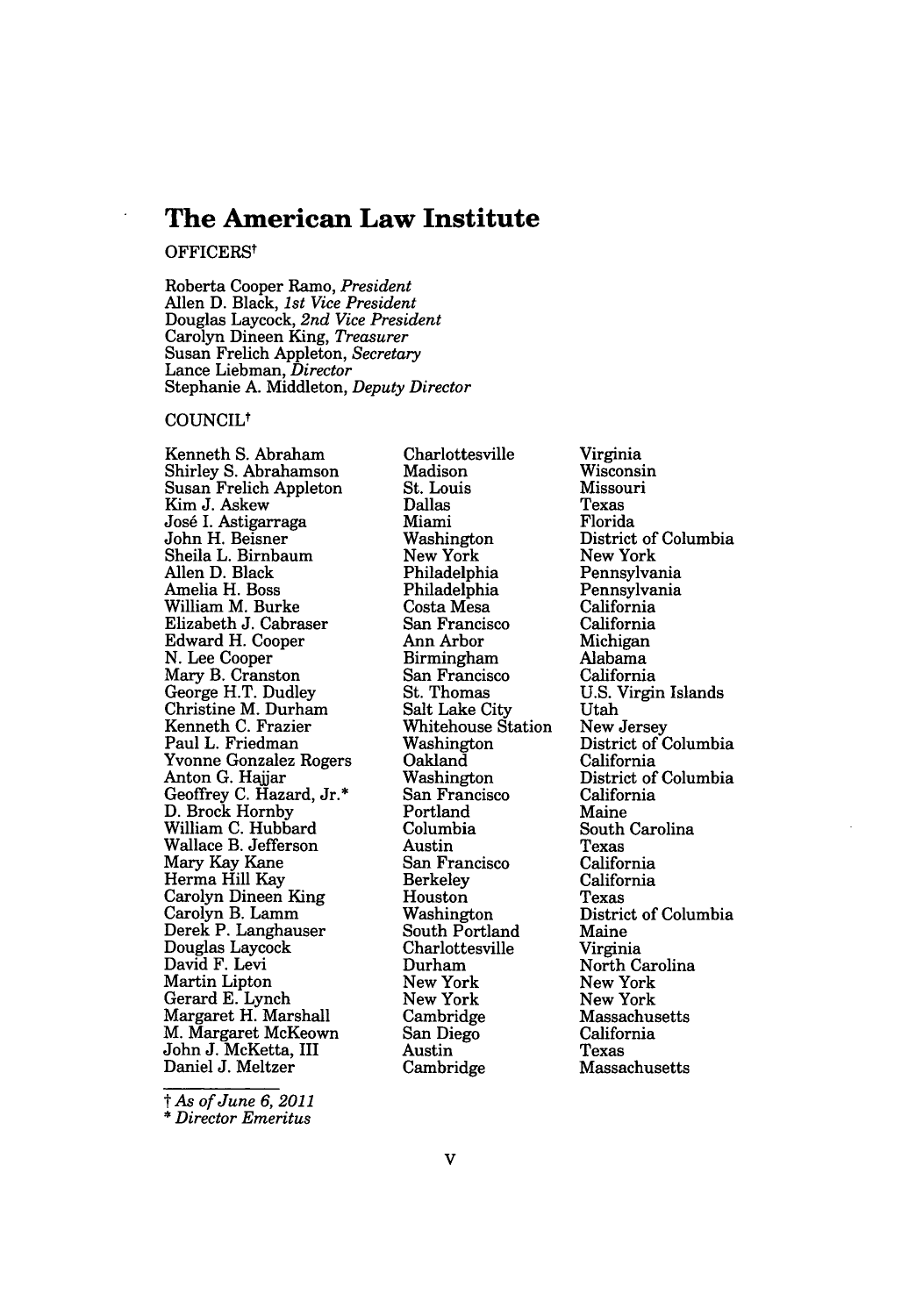# **COUNCIL**

Judith A. Miller Robert H. Mundheim Kathryn A. Oberly Harvey S. Perlman Roberta Cooper Ramo David W. Rivkin Lee H. Rosenthal Gary L. Sasso Mary M. Schroeder Anthony J. Scirica Marsha E. Simms Jane Stapleton Robert A. Stein Larry S. Stewart Elizabeth S. Stong Catherine T. Struve David K. Y. Tang Michael Traynor\*\* Bill Wagner Diane P. Wood *Council Emeriti* Philip S. Anderson Bennett Boskey\*\*\* Michael Boudin Hugh Calkins Gerhard Casper William T. Coleman, Jr. Roger C. Cramton George Clemon Freeman, Jr. Conrad K. Harper Vester T. Hughes, Jr. Nicholas deB. Katzenbach Pierre N. Leval Betsy Levin Hans A. Linde Myles V. Lynk Robert MacCrate Vincent L. McKusick Roswell B. Perkins\*\* Ellen Ash Peters

Chevy Chase New York Washington Lincoln **Albuquerque** New York Houston Tampa Phoenix Philadelphia New York Canberra Minneapolis Miami Brooklyn Philadelphia Seattle Berkeley Tampa Chicago Little Rock Washington Boston Cleveland Stanford Washington Ithaca Richmond New York Dallas Princeton New York Washington Portland Tempe New York Portland New York Hartford Philadelphia Tampa Washington Oklahoma City Washington Amarillo Newton

Maryland New York District of Columbia Nebraska New Mexico New York Texas Florida Arizona Pennsylvania New York Australia Minnesota Florida New York Pennsylvania Washington California Florida Illinois Arkansas District of Columbia Massachusetts Ohio California District of Columbia New York Virginia New York Texas New Jersey New York District of Columbia Oregon Arizona New York Maine New York Connecticut Pennsylvania Florida District of Columbia Oklahoma District of Columbia

Texas Massachusetts

*\*\* President Emeritus and Chair of the Council Emeritus*

*\*\*\* Treasurer Emeritus*

Louis H. Pollak Wm. Reece Smith, Jr. Patricia M. Wald Lawrence E. Walsh William H. Webster George Whittenburg Herbert P. Wilkins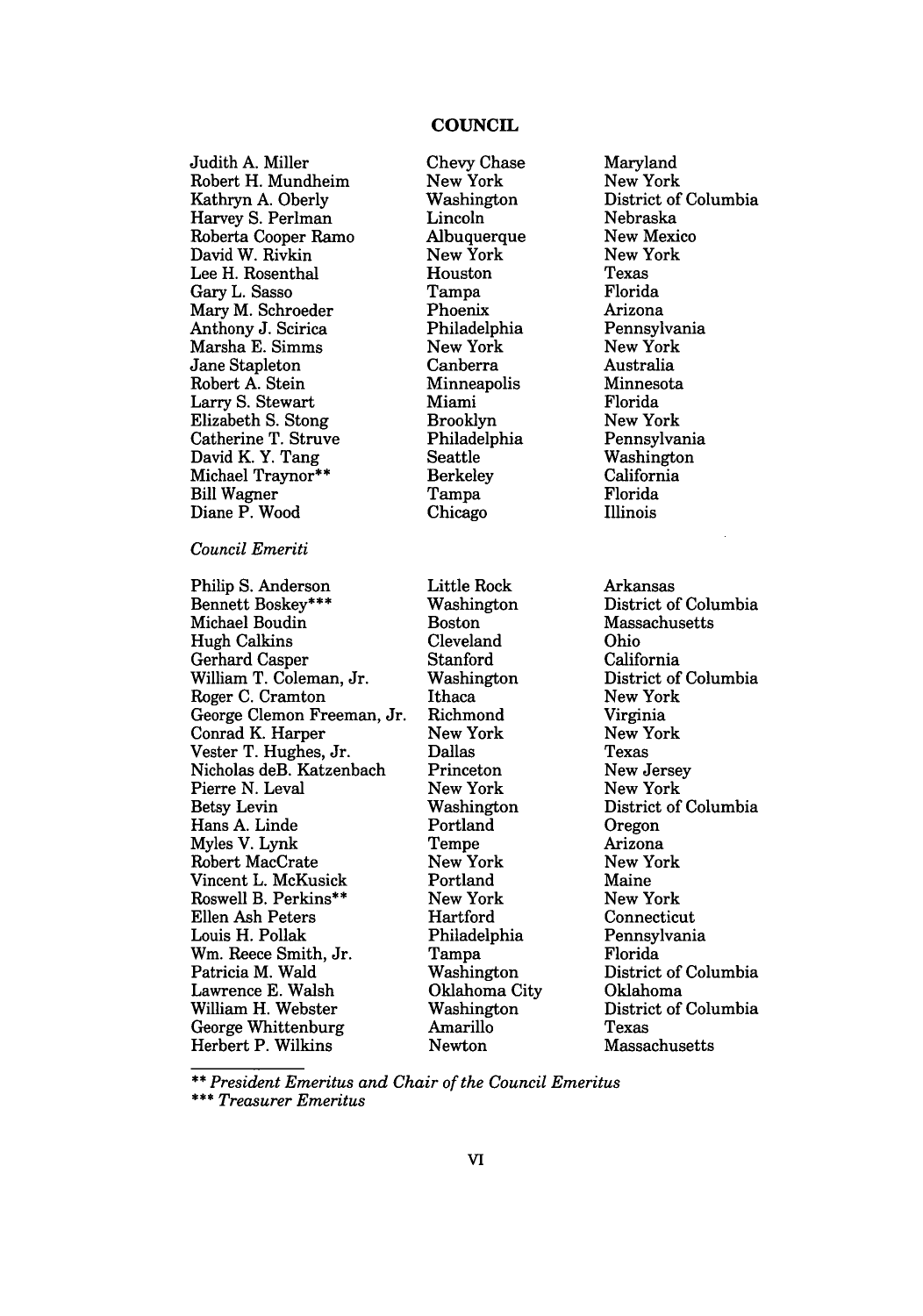## **RESTATEMENT OF THE LAW THIRD**

## **RESTITUTION AND UNJUST ENRICHMENT**

#### **REPORTER**

t ANDREW **KULL,** Boston University School of Law, Boston, MA

# **ADVISERS**

MoRIS **S.** ARNOLD, **U.S.** Court of Appeals, Eighth Circuit, Little Rock, AR

**HELEN** DAVIS CHAITMAN, Becker **&** Poliakoff, New York, NY

- MELVIN **A. EISENBERG,** University of California at Berkeley School of Law, Berkeley, **CA**
- **E. ALLAN** FARNSWORTH, Columbia University School of Law, New York, NY [Deceased **2005]**

SUSAN M. FREEMAN, Lewis and Roca, Phoenix, AZ

DANIEL **FRIEDMANN,** Tel Aviv University Faculty of Law, Tel Aviv, Israel [from 2002]

**MARK** P. **GERGEN,** University of California at Berkeley School of Law, Berkeley, **CA** [from 2004]

R. NICHOLAS GIMBEL, McCarter **&** English, Philadelphia, PA [Deceased **2009]**

**D.** BROCK HoaRBY, **U.S.** District Court, District of Maine, Portland, ME [from 2000]

RICHARD W. HULBERT, Cleary Gottlieb Steen **&** Hamilton, New York, NY

**JACK** B. **JACOBS,** Delaware Supreme Court, Wilmington, **DE**

GARETH JONES, Trinity College, Cambridge University, Cambridge, England

**Sim** LAKE, **U.S.** District Court, Southern District of Texas, Houston, TX [to **2008]**

DOUGLAS LAYCOCK, University of Virginia School of Law, Charlottesville, VA

- **JOHN D.** MCCAMuS, Osgoode Hall Law School of York University, Toronto, **ON,** Canada
- **PAMELA** B. MINZNER, New Mexico Supreme Court, Santa Fe, **NM** [Deceased **2007]**

PHIL **C. NEAL,** Neal, Gerber **&** Eisenberg, Chicago, IL

**ELLEN ASH** PETERS, Connecticut Supreme Court (retired), Hartford, **CT**

**ERIC A.** POSNER, University of Chicago Law School, Chicago, IL

JAMES F. **QUEENAN,** JR., **U.S.** Bankruptcy Court, District of Massachusetts (retired), Worcester, MA

**DOUG RENDLEMAN,** Washington and Lee University School of Law, Lexington, VA

JUDITH W. ROGERS, **U.S.** Court of Appeals, District of Columbia Circuit, Washington, **DC**

PETER SCHLECHTRIEM, University of Freiburg, Freiburg, Germany [Deceased **2007]**

EMILY L. SHERWIN, Cornell Law School, Ithaca, NY

**MICHAEL** TRAYNOR, Berkeley, **CA**

**JOSEPH A.** WHEELOCK, JR., Williamstown, MA

WILLIAM F. **YOUNG,** Columbia University School of Law, Larchmont, NY [from **1999]**

t Professor Kull was designated American Law Institute R. Ammi Cutter Reporter as of May **2006.**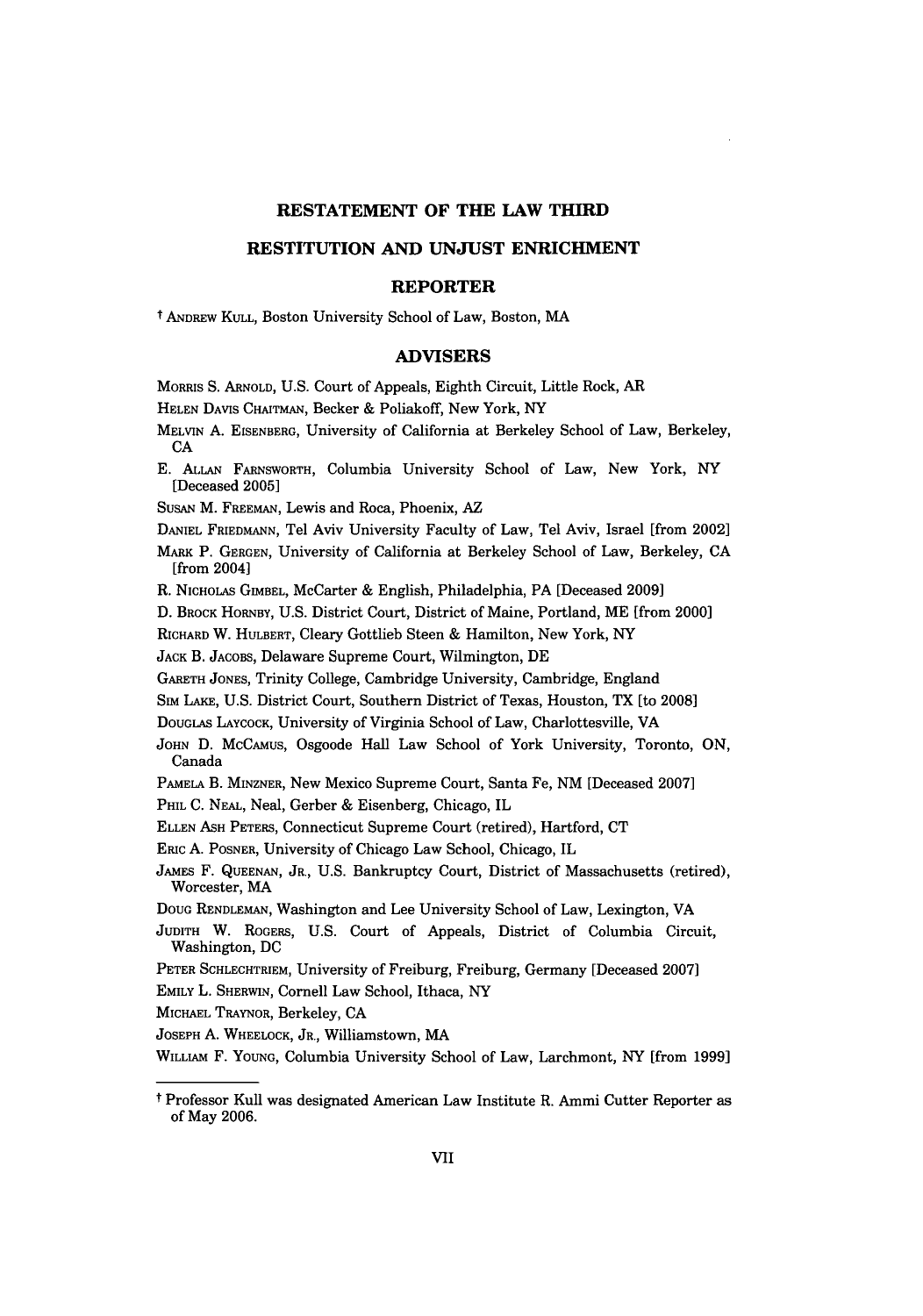#### MEMBERS **CONSULTATIVE** GROUP

## **RESTITUTION AND UNJUST ENRICHMENT**

(as of February **17,** 2010)

- KRISTEN DAVID ADAMS, Gulfport, FL
- BARRY **S.** ALBERTS, Chicago, IL
- ROBERT H. **AiSDORF,** Seattle, WA
- ERIC **G.** ANDERSEN, Iowa City, IA
- NEIL H. ANDREWS, Cambridge, England
- RICHARD T. ANDRIAS, New York Supreme
- Court, Appellate Division, First Judicial Department, New York, NY
- RONALD **G.** ARONOVSKY, Los Angeles, **CA**
- ROBERT E. AUSTIN, JR., Leesburg, FL
- 
- JAMES A. BAKER, Dallas, TX
- OREN BAR-GILL, New York, NY
- WILLIAM T. BARKER, Chicago, IL
- EDWARD J. BARsHAK, Boston, MA
- D. BENJAMIN BEARD, Moscow, ID
- CHARLES L. BECKER, Philadelphia, PA
- JOHN **S.** BECKERMAN, Camden, NJ
- WARREN BELMAR, Palm Beach, FL
- BRUCE **J.** BERGER, Washington, DC
- BRIAN Bix, Minneapolis, MN
- 
- DAVID **S.** BOGEN, Baltimore, MD
- SANFORD L. BOHRER, Miami, FL
- MARGOT BOTSFORD, Supreme Judicial Court of Massachusetts, Boston, MA
- PETER **J.** BOYER, Philadelphia, PA
- SUSAN G. BRADEN, **U.S.** Court of Federal Claims, Washington, DC
- **JEAN** BRAUCHER, Tucson, AZ
- MARTIN H. BRINKLEY, Raleigh, **NC**
- BRIAN P. BROOKS, Washington, DC
- JEFFREY V. BROWN, Texas Court of Appeals, 14th District, Houston, TX
- MICHAEL K. BROWN, Walnut Creek, CA
- Scott J. Burnham, Missoula, MT
- JOHN P. BURTON, Santa Fe, NM
- W. AMON BURTON, JR., Austin, TX
- ROBERT L. BYER, Pittsburgh, PA
- ELIZABETH **J.** CABRASER, San Francisco, CA
- JOHN **G.** CAMERON, JR., Grand Rapids, MI
- W. JONATHAN CARDI, Lexington, KY
- WILLIAM FRANK CARROLL, Dallas, TX
- PETER H. CARSON, San Francisco, CA
- WILLIAM RICHARD CASTO, Lubbock, TX
- STEPHEN YEE CHOW, Boston, MA
- DANE S. CIOLINO, New Orleans, LA
- DAVID **S. COALE,** Dallas, TX
- **JACK J. COE,** JR., Westlake Village, **CA**
- **MICHAEL** MARKS **COHEN,** New York, NY
- NEIL B. **COHEN,** Brooklyn, NY
- NU **COHEN,** Tel Aviv, Israel
- MICHAEL B. **COLGAN,** Tampa, FL
- ANN E. CONAWAY, Wilmington, DE
- JAMES WILLIAM CRAIG, Jackson, MS
- KATHIANNE KNAUP **CRANE,** Missouri Court of Appeals, Eastern District, St. Louis, MO
- JOHN M. CURRAN, New York Supreme Court, Eighth Judicial District, Buffalo, NY
- BEVERLY WINSLOW CUTLER, Alaska Superior Court, Third Judicial District, Palmer, AK
- HANOCH **DAGAN,** Tel Aviv, Israel
- VINCENT M. **DEL** BUONO, Toronto, ON, Canada
- JOSEPH WILLIAM DELLAPENNA, Villanova, PA
- DEBORAH **A.** DEMOTT, Durham, **NC**
- ANTHONY **E.** DIRESTA, Washington, DC
- GORDON L. DOERFER, Boston, MA
- JAMES B. DOLAN, JR., Boston, MA
- JOHN F. DOLAN, Detroit, MI
- JAMES DONATO, San Francisco, CA
- JAMES SHOLTO DOUGLAS, Supreme Court of Queensland, Brisbane, Australia
- DAVID N. ELLENHORN, New York, NY
- WARD FARNSWORTH, Boston, MA
- **JAY** M. FEINMAN, Camden, **NJ**
- HEIDI LI **FELDMAN,** Washington, **DC**
- MARY LoUISE FELLOWS, Minneapolis, MN
- JOSEPH Z. FLEMING, Miami, FL
- KEM THOMPSON FROST, Texas Court of Appeals, 14th District, Houston, TX
- HENRY D. GABRIEL, Greensboro, **NC**
- BRUCE **E. GAGNON,** Anchorage, AK
- THOMAS P. GALLANIS, Iowa City, **IA**
- ANNE LANCASTER GARDNER, Texas Court of Appeals, Second District, Fort Worth, TX
- E. SUSAN GARSH, Trial Court of Massachusetts, Superior Court Department, Boston, MA
- LARRY T. GARVIN, Columbus, OH
- DANIEL A. GECKER, Richmond, VA
- JOHN L. GEDID, Harrisburg, PA
- **GAY** GELLHORN, Washington, **DC**
- NICHOLAS L. **GEORGAKOPOULOS,** Indianapolis, IN
- R. JAMES **GEORGE,** Austin, TX
- E. DUNCAN GETCHELL, JR., Richmond, VA
- MARJORIE L. GIRTH, Atlanta, GA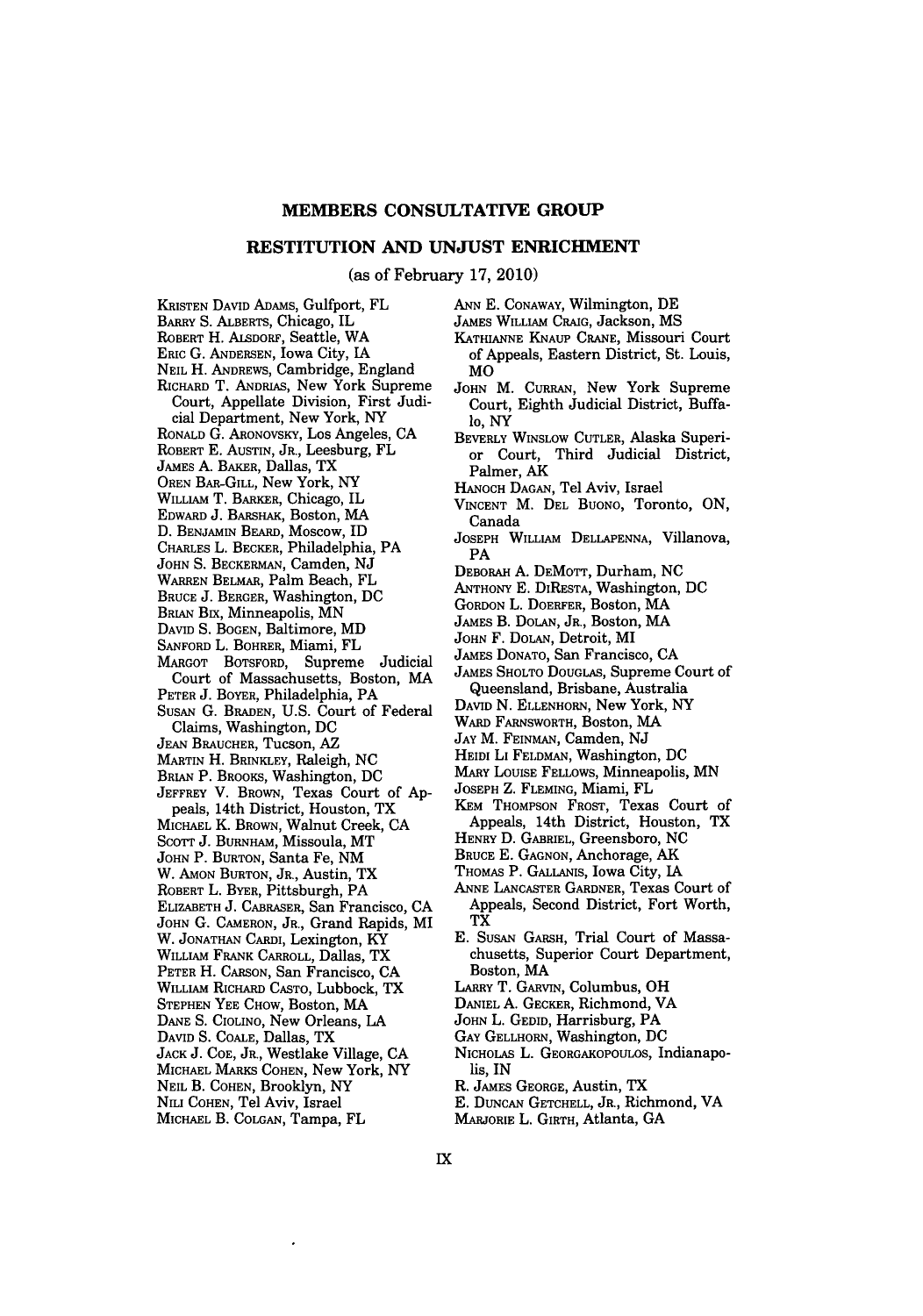YVONNE GONZALEZ ROGERS, Superior Court of California, County of Alameda, Oakland, CA

WENDY J. GORDON, Boston, MA

- DAVID B. GOSHIEN, Cleveland, OH
- HERVÉ GOURAIGE, Newark, NJ
- GILSON B. **GRAY,** III, New York, NY
- OSCAR **S.** GRAY, Baltimore, MD
- MICHAEL GREENWALD, Wynnewood, PA
- DAVID GRUNING, New Orleans, LA
- RICHARD E.V. HARRIS, Piedmont, CA
- HARRIS L HARTZ, U.S. Court of Appeals,
- 
- STEVEN K. HAYES, Fort Worth, TX
- DOUGLAS R. HEIDENREICH, St. Paul, MN
- DONALD E. HERRMANN, Fort Worth, TX
- DALE HERSHEY, Pittsburgh, PA
- JOHN E. HIGGINS, JR., Washington, DC
- PAULINE E. HIGGINS, Houston, TX
- ROBERT A. HILLMAN, Ithaca, NY
- RICHARD ANTHONY HODYL, JR., Chicago, IL
- ROGER F. HOLMES, Anchorage, AK
- ALAN D. HORNSTEIN, New York, NY
- ANDREW M. HORTON, Maine Superior
- DOUGLAS G. HOUSER, Portland, OR
- EDWIN E. HUDDLESON, III, Washington, DC
- SARAH JANE HUGHES, Bloomington, IN
- KEITH N. HYLTON, Boston, MA
- DAVID A. HYMAN, Champaign, IL
- JOHN E. IOLE, Pittsburgh, PA
- J. RUSSELL JACKSON, New York, NY
- ROBERTA JACOBS-MEADWAY, Philadelphia, PA
- MELISSA B. JACOBY, Chapel Hill, NC
- ROBERT H. JERRY, II, Gainesville, FL
- VINCENT R. JOHNSON, San Antonio, TX
- GREGORY G. JONES, Tampa, FL
- MICHAEL ALEXANDER **KAHN,** San Francisco, CA
- BARRY G. KAimAN, Los Angeles, CA
- ROBERT R. KEATINGE, Denver, CO
- JAMES J. KENNY, Miami, FL
- MARGARET N. KNIFFIN, New York, NY
- RALPH I. KNOWLES, JR., Atlanta, GA
- CANDACE SAARI KOVACIC-FLEISCHER, Washington, DC
- MICHAEL J. KRAMER, Noble Superior Court, Albion, IN
- WILLIAM P. KRATZKE, Memphis, TN
- MICHAEL I. KRAUSS, Arlington, VA
- EDWARD LABATON, New York, NY
- MARK I. LARATON, Los Angeles, CA
- HOWARD LANGER, Philadelphia, PA
- SETH R. LESSER, Rye Brook, NY
- DAVID I. LEVINE, San Francisco, CA
- ADAM J. LEVITT, Chicago, IL
- **DONALD** M. LEWIS, St. Paul, MN
- PETER LINZER, Houston, TX
- JONATHAN C. LIPSON, Philadelphia, PA
- MARK J. LOEWENSTEIN, Boulder, CO
- HOUSTON PUTNAM LOWRY, Meriden, CT
- W. CULLEN MAc DONALD, New York, NY
- RAY **D.** MADOFF, Newton, MA
- GREGORY E. MAGGS, Washington, DC
- THOMAS O. MAIN, Sacramento, CA<br>RAYMOND B. MARCIN, Washington, DC
- 
- BRUCE A. MARKELL, U.S. Bankruptcy Court, District of Nevada, Las Vegas, NV
- **D.** PRICE MARSHALL, JR., Arkansas Court of Appeals, Little Rock, AR
- JAMES **C.** MARTIN, Pittsburgh, PA
- JAMES R. MAXEINER, Baltimore, MD
- **DAVID C.** McBRIDE, Wilmington, **DE**
- CHARLES **E.** MCCALLUM, Grand Rapids, MI
- JAMES T. MCCARTT, Houston, TX
- **JOHN J.** McKETTA, III, Austin, TX
- MICHAEL **J. MEEHAN,** Tucson, AZ
- KURT W. MELCHIOR, San Francisco, **CA**
- BRUCE P. MERENSTEIN, Philadelphia, PA
- DAVID D. MEYER, Champaign, IL
- JAMES **D.** MILLER, Baltimore, MD
- THOMAS **C.** MONTOYA, Albuquerque, NM
- THOMAS D. MORGAN, Washington, DC
- BARBARA MOSES, New York, NY
- COLLEEN P. MURPHY, Bristol, RI
- JASON M. MURRAY, Miami, FL ARNOLD K. MYTELKA, Springfield, NJ
- 
- BRADLEY C. NAHRSTADT, Chicago, IL RICHARD L. NEUMEIER, Boston, MA
- THOMAS R. NEWMAN, New York, NY
- DAVID G. OWEN, Columbia, SC
- HENRY L. PARR, JR., Greenville, SC
- **JOSEPH** M. PERILLO, Chelsea, NY
- JACK W. PLOWMAN, Pittsburgh, PA
- GENE E. K. PRATTER, U.S. District Court,<br>Eastern District of Pennsylvania, Eastern District Philadelphia, PA
- KAREN **S.** PRECELLA, Fort Worth, TX
- BERNARD D. REAMS, JR., San Antonio, TX
- **E. LEE** REICHERT III, Denver, **CO**
- JANET LEACH RICHARDS, Memphis, **TN**
- CLIFFORD **A.** RIEDERS, Williamsport, PA
- MARIA P. RIVERA, California Court of **Ap**peal, First District, Division Four, San Francisco, **CA**
- CAPRICE L. ROBERTS, Morgantown, WV
- BRUCE ROBERTSON, Wellington, New Zealand
- JAMES L. ROBERTSON, Jackson, **MS**
- JAMES K. **ROBINSON,** Washington, **DC**
- **C. PAUL** ROGERS, III, Dallas, TX

EDIBERTO **ROMAN,** Miami, FL JONATHAN ROSE, Tempe, AZ

X

- **JAMES STEVEN** ROGERS, Newton, MA
- THEODORE **0.** ROGERS, JR., New York, NY